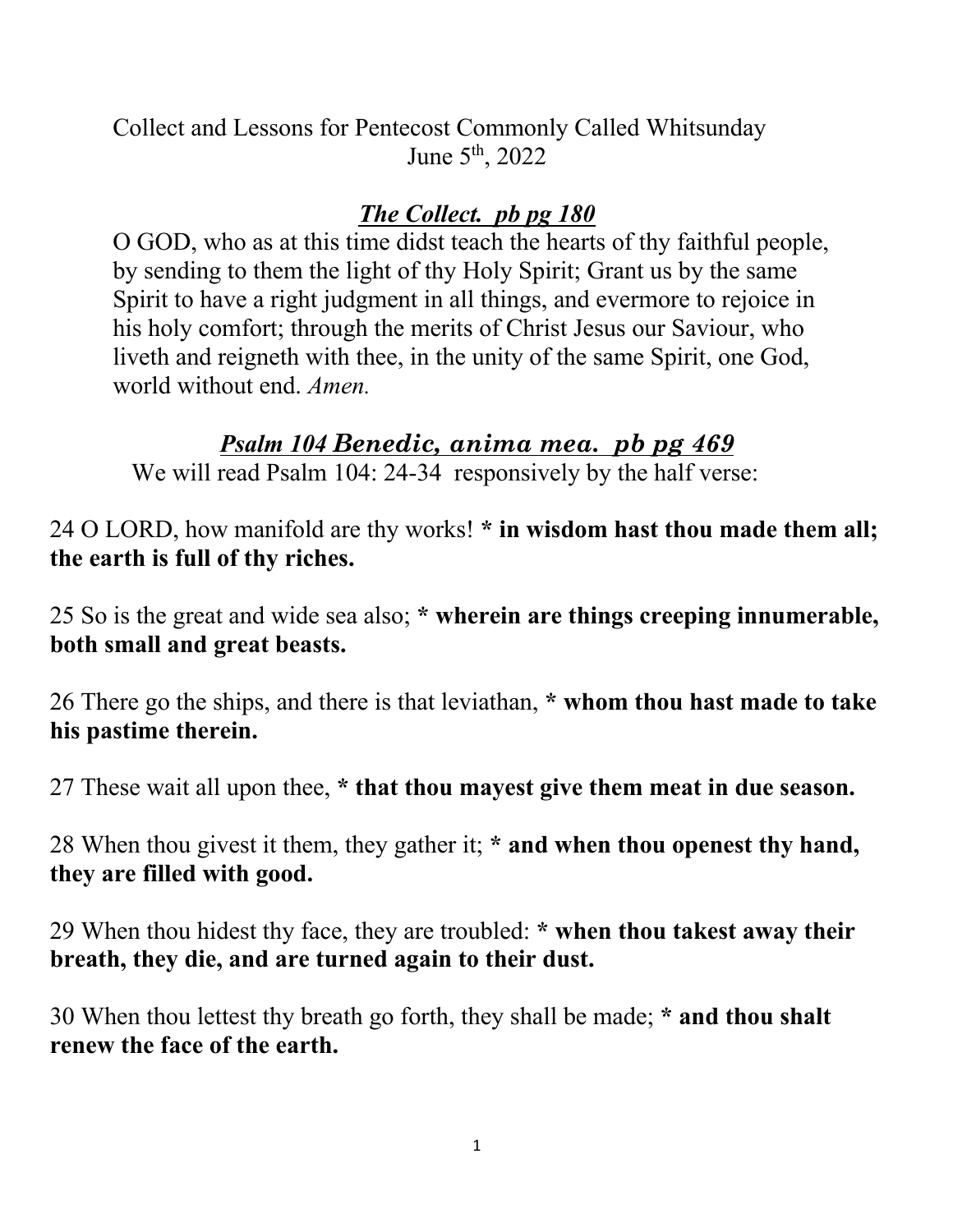31 The glorious majesty of the LORD shall endure for ever; **\* the LORD shall rejoice in his works.** 

32 The earth shall tremble at the look of him; **\* if he do but touch the hills, they shall smoke.**

33 I will sing unto the LORD as long as I live; **\* I will praise my God while I have my being.**

34 And so shall my words please him: **\* my joy shall be in the LORD.**

Glory be the Father and to the Son and to the Holy Ghost **As it was in the beginning is now and ever shall be, world without end, Amen.**

## *The First Lesson*

The First Lesson is written in the 1st Chapter of the Book of Wisdom beginning at the  $1<sup>st</sup>$  verse:

1 Love righteousness, you rulers of the earth, think of the Lord with uprightness, and seek him with sincerity of heart; <sup>2</sup> because he is found by those who do not put him to the test, and manifests himself to those who do not distrust him. <sup>3</sup> For perverse thoughts separate men from God, and when his power is tested, it convicts the foolish; <sup>4</sup> because wisdom will not enter a deceitful soul, nor dwell in a body enslaved to sin. <sup>5</sup> For a holy and disciplined spirit will flee from deceit, and will rise and depart from foolish thoughts, and will be ashamed at the approach of unrighteousness.

<sup>6</sup> For wisdom is a kindly spirit and will not free a blasphemer from the guilt of his words; because God is witness of his inmost feelings, and a true observer of his heart, and a hearer of his tongue.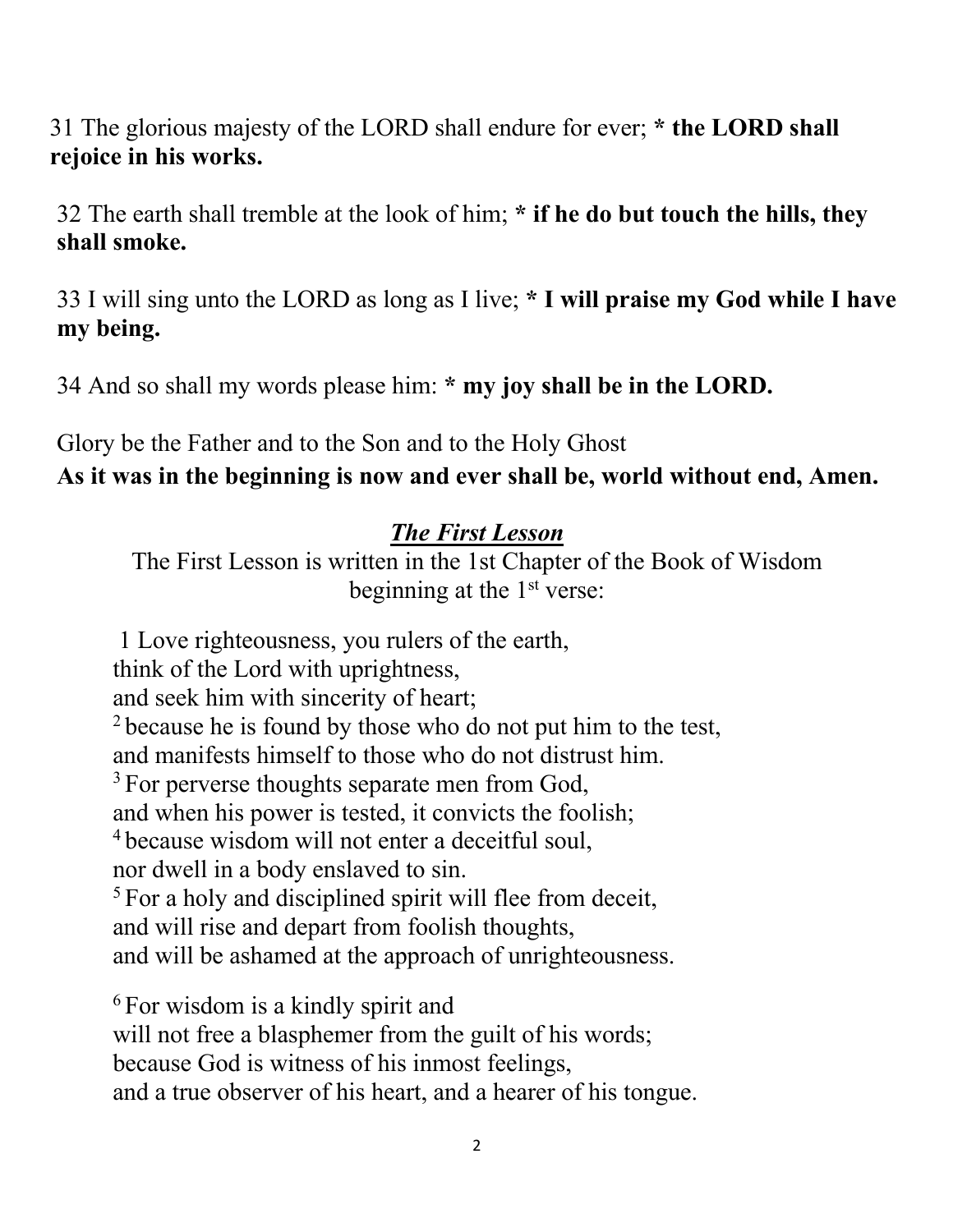7Because the Spirit of the Lord has filled the world, and that which holds all things together knows what is said; Here endeth the First Lesson.

# *The Second Lesson*

The Second Lesson is written in the 4<sup>th</sup> Chapter of John beginning at the 19<sup>th</sup> verse:

<sup>19</sup> The woman saith unto him, Sir, I perceive that thou art a prophet.

 $20$  Our fathers worshipped in this mountain; and ye say, that in Jerusalem is the place where men ought to worship.

<sup>21</sup> Jesus saith unto her, Woman, believe me, the hour cometh, when ye shall neither in this mountain, nor yet at Jerusalem, worship the Father.

<sup>22</sup> Ye worship ye know not what: we know what we worship: for salvation is of the Jews.

 $^{23}$  But the hour cometh, and now is, when the true worshippers shall worship the Father in spirit and in truth: for the Father seeketh such to worship him.

<sup>24</sup> God is a Spirit: and they that worship him must worship him in spirit and in truth.

 $25$  The woman saith unto him, I know that Messias cometh, which is called Christ: when he is come, he will tell us all things.

<sup>26</sup> Jesus saith unto her, I that speak unto thee am he. Here endeth the Second Lesson.

### *The Holy Gospel pb pg 181*

The Holy Gospel is written in the  $14<sup>th</sup>$  Chapter of St. John beginning at the  $15<sup>th</sup>$  verse: **Glory be to thee, O Lord**